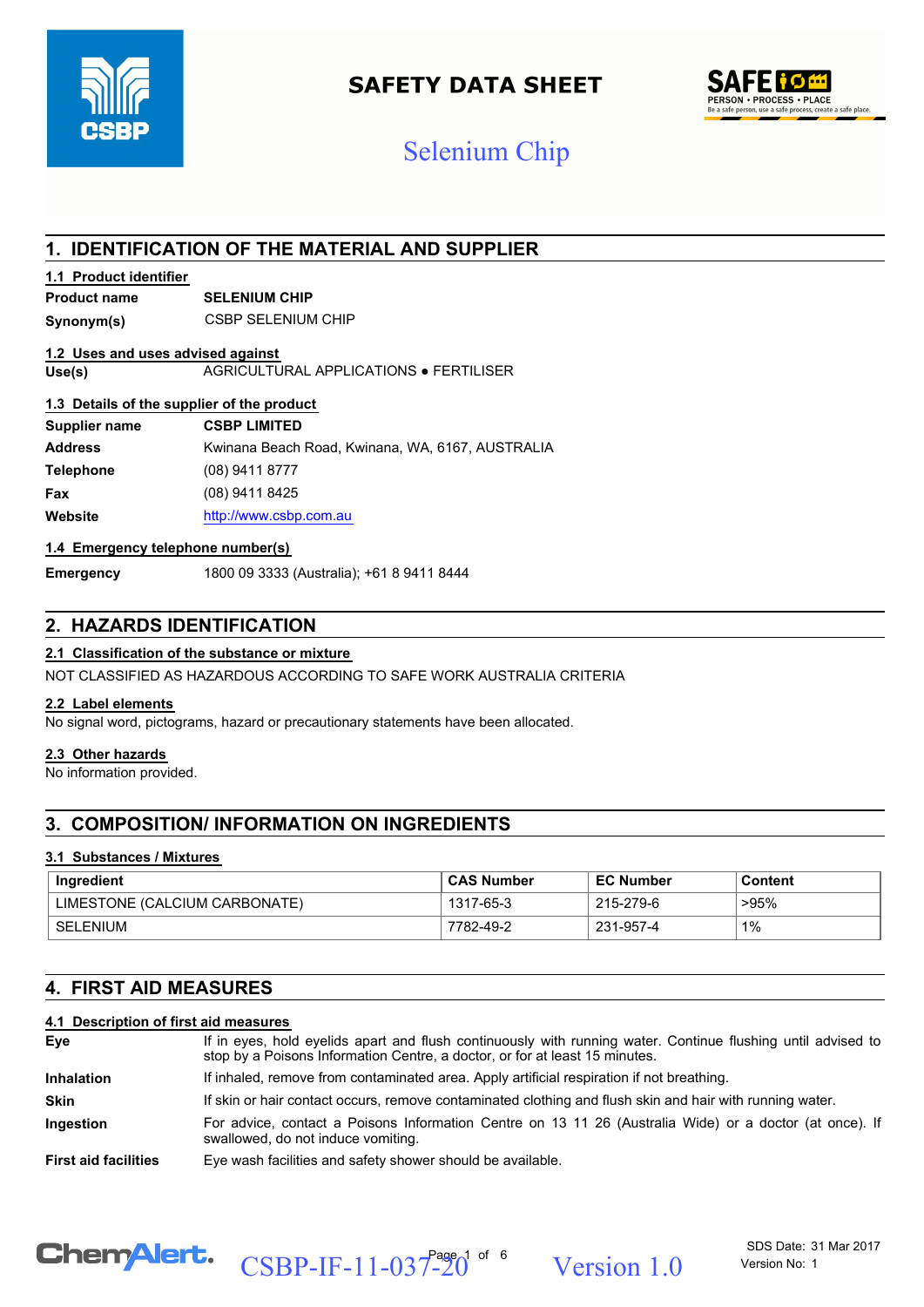#### **4.2 Most important symptoms and effects, both acute and delayed**

May cause irritation to the eyes, skin and respiratory system.

#### **4.3 Immediate medical attention and special treatment needed**

Treat symptomatically.

## **5. FIRE FIGHTING MEASURES**

#### **5.1 Extinguishing media**

Use an extinguishing agent suitable for the surrounding fire.

#### **5.2 Special hazards arising from the substance or mixture**

Non flammable. May evolve toxic gases (selenium oxides) when heated to decomposition.

#### **5.3 Advice for firefighters**

No fire or explosion hazard exists.

#### **5.4 Hazchem code**

None allocated.

## **6. ACCIDENTAL RELEASE MEASURES**

#### **6.1 Personal precautions, protective equipment and emergency procedures**

Wear Personal Protective Equipment (PPE) as detailed in section 8 of the SDS.

#### **6.2 Environmental precautions**

Prevent product from entering drains and waterways.

#### **6.3 Methods of cleaning up**

If spilt, collect and reuse where possible. If reuse is not possible, contain spillage, then collect and place in suitable containers for disposal. Avoid generating dust.

#### **6.4 Reference to other sections**

See Sections 8 and 13 for exposure controls and disposal.

## **7. HANDLING AND STORAGE**

#### **7.1 Precautions for safe handling**

Before use carefully read the product label. Use of safe work practices are recommended to avoid eye or skin contact and inhalation. Observe good personal hygiene, including washing hands before eating. Prohibit eating, drinking and smoking in contaminated areas.

#### **7.2 Conditions for safe storage, including any incompatibilities**

Store in a cool, dry, well ventilated area, removed from incompatible substances and foodstuffs. Ensure containers are adequately labelled, protected from physical damage and sealed when not in use.

#### **7.3 Specific end use(s)**

No information provided.

## **8. EXPOSURE CONTROLS / PERSONAL PROTECTION**

#### **8.1 Control parameters**

#### **Exposure standards**

| Ingredient                                     | Reference | <b>TWA</b> |                   | <b>STEL</b>              |                   |
|------------------------------------------------|-----------|------------|-------------------|--------------------------|-------------------|
|                                                |           | ppm        | mq/m <sup>3</sup> | ppm                      | mq/m <sup>3</sup> |
| Calcium carbonate (Limestone, Marble, Whiting) | SWA (AUS) | $-$        | 10                | $\hspace{0.05cm}$        | $- -$             |
| Selenium compounds (as Se)                     | SWA (AUS) | --         |                   | $\overline{\phantom{m}}$ | $- -$             |

**Biological limits** No Biological Limit Value allocated.



CSBP-IF-11-037-20<sup> $\degree$  of  $\degree$  Version 1.0</sup>

SDS Date: 31 Mar 2017 Version No: 1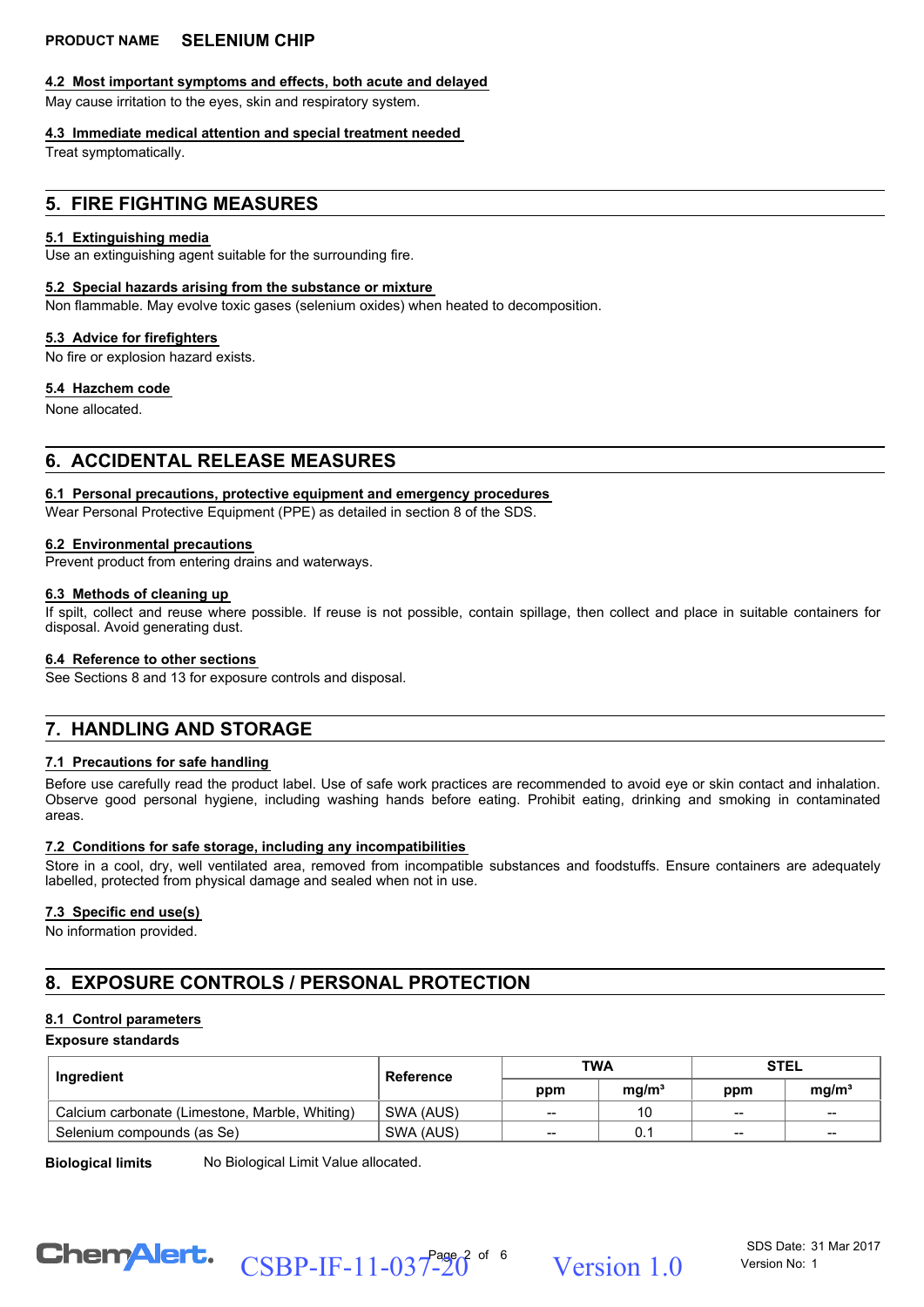#### **8.2 Exposure controls**

Avoid inhalation. Use in well ventilated areas. Where an inhalation risk exists, mechanical extraction ventilation is recommended. Maintain dust levels below the recommended exposure standard. **Engineering controls**

#### **PPE**

| Eye / Face   | Wear dust-proof goggles.                                                                       |
|--------------|------------------------------------------------------------------------------------------------|
| <b>Hands</b> | When using large quantities or where heavy contamination is likely, wear PVC or rubber gloves. |
| <b>Body</b>  | When using large quantities or where heavy contamination is likely, wear coveralls.            |
| Respiratory  | Where an inhalation risk exists, wear a Class P1 (Particulate) respirator.                     |



## **9. PHYSICAL AND CHEMICAL PROPERTIES**

#### **9.1 Information on basic physical and chemical properties**

| Appearance                      | <b>GREEN TO BLUE GRANULES</b> |
|---------------------------------|-------------------------------|
| Odour                           | <b>ODOURLESS</b>              |
| <b>Flammability</b>             | NON FI AMMABI F               |
| <b>Flash point</b>              | <b>NOT RELEVANT</b>           |
| <b>Boiling point</b>            | <b>NOT AVAILABLE</b>          |
| <b>Melting point</b>            | <b>NOT AVAILABLE</b>          |
| <b>Evaporation rate</b>         | <b>NOT AVAILABLE</b>          |
| рH                              | NOT AVAILABLE                 |
| <b>Vapour density</b>           | <b>NOT AVAILABLE</b>          |
| <b>Specific gravity</b>         | <b>NOT AVAILABLE</b>          |
| Solubility (water)              | <b>NOT AVAILABLE</b>          |
| Vapour pressure                 | <b>NOT AVAILABLE</b>          |
| <b>Upper explosion limit</b>    | NOT REI EVANT                 |
| Lower explosion limit           | <b>NOT RELEVANT</b>           |
| <b>Partition coefficient</b>    | <b>NOT AVAILABLE</b>          |
| <b>Autoignition temperature</b> | <b>NOT AVAILABLE</b>          |
| Decomposition temperature       | <b>NOT AVAILABLE</b>          |
| Viscosity                       | <b>NOT AVAILABLE</b>          |
| <b>Explosive properties</b>     | <b>NOT AVAILABLE</b>          |
| <b>Oxidising properties</b>     | <b>NOT AVAILABLE</b>          |
| <b>Odour threshold</b>          | <b>NOT AVAILABLE</b>          |
|                                 |                               |

## **10. STABILITY AND REACTIVITY**

#### **10.1 Reactivity**

Carefully review all information provided in sections 10.2 to 10.6.

#### **10.2 Chemical stability**

Stable under recommended conditions of storage.

#### **10.3 Possibility of hazardous reactions**

Polymerization will not occur.

#### **10.4 Conditions to avoid**

Avoid heat, sparks, open flames and other ignition sources.

#### **10.5 Incompatible materials**

Incompatible with acids (e.g. nitric acid), fluorine, aluminium (hot) and ammonium salts.

#### **10.6 Hazardous decomposition products**

May evolve toxic gases (selenium oxides) when heated to decomposition.

# CSBP-IF-11-037-20<sup>3 of 6</sup> Version 1.0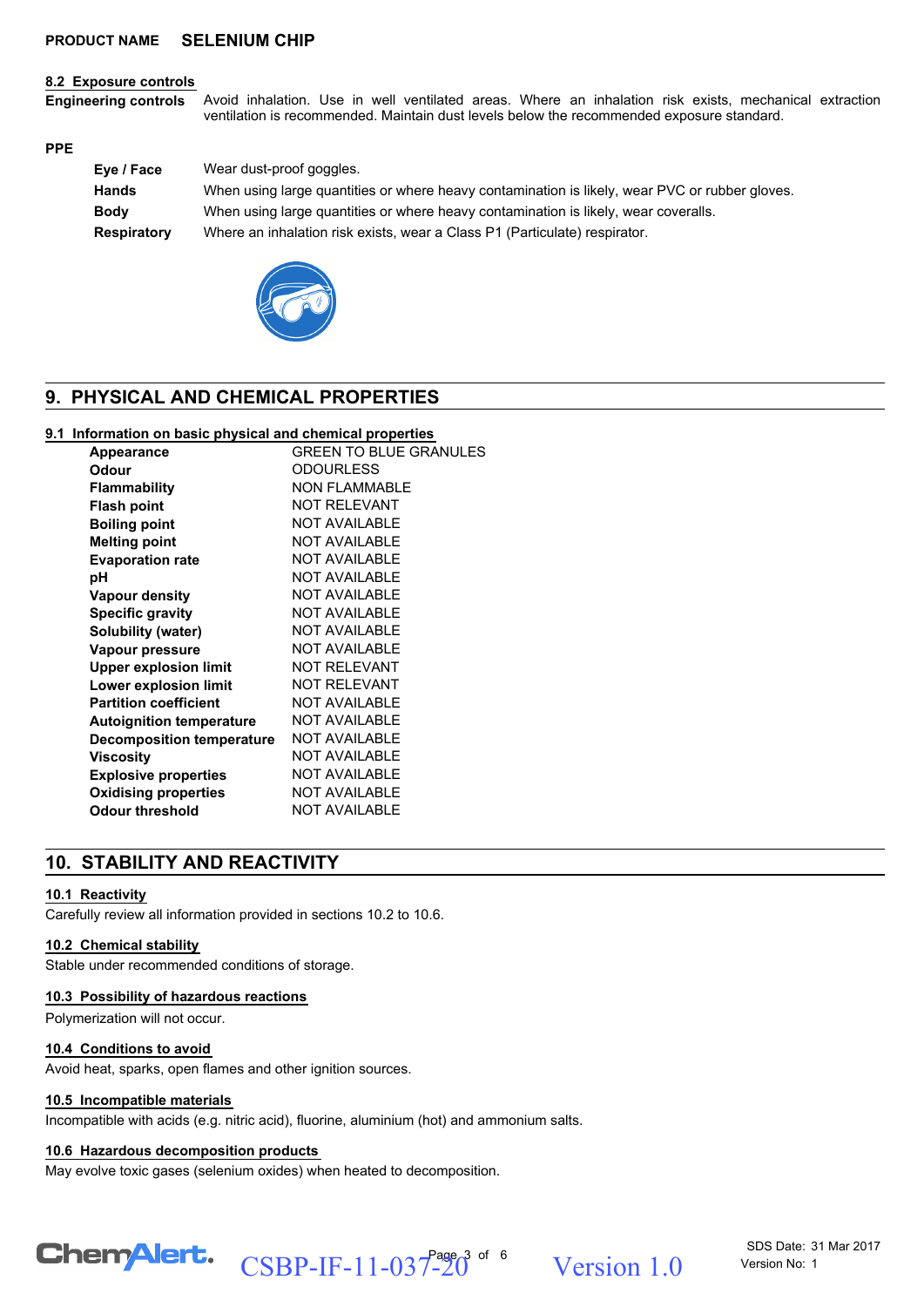## **11. TOXICOLOGICAL INFORMATION**

#### **11.1 Information on toxicological effects**

**Acute toxicity** This product is expected to be of low toxicity. Based on available data, the classification criteria are not met.

#### **Information available for the ingredient(s):**

| Ingredient                    |                                                                                                                                                                                                                                                          | <b>Oral Toxicity (LD50)</b> | <b>Dermal Toxicity (LD50)</b> | <b>Inhalation Toxicity</b><br>(LC50) |
|-------------------------------|----------------------------------------------------------------------------------------------------------------------------------------------------------------------------------------------------------------------------------------------------------|-----------------------------|-------------------------------|--------------------------------------|
| LIMESTONE (CALCIUM CARBONATE) |                                                                                                                                                                                                                                                          | $>$ 5000 mg/kg (rat)        |                               | $-$                                  |
| <b>SELENIUM</b>               |                                                                                                                                                                                                                                                          | 6700 mg/kg (rat)            |                               | --                                   |
| <b>Skin</b>                   | Not classified as a skin irritant. Contact may result in mild irritation, redness, pain and rash.                                                                                                                                                        |                             |                               |                                      |
| Eye                           | Not classified as an eye irritant. However, direct contact may result in mild irritation, lacrimation, pain and<br>redness.                                                                                                                              |                             |                               |                                      |
| <b>Sensitisation</b>          | Not classified as causing skin or respiratory sensitisation.                                                                                                                                                                                             |                             |                               |                                      |
| <b>Mutagenicity</b>           | Not classified as a mutagen.                                                                                                                                                                                                                             |                             |                               |                                      |
| Carcinogenicity               | Not classified as a carcinogen. Selenium and Selenium compounds are not classifiable as to their<br>carcinogenicity (IARC Group 3).                                                                                                                      |                             |                               |                                      |
| <b>Reproductive</b>           | Not classified as a reproductive toxin.                                                                                                                                                                                                                  |                             |                               |                                      |
| STOT - single<br>exposure     | Irritating to the respiratory system. Over exposure may result in irritation of the nose and throat, with<br>coughing.                                                                                                                                   |                             |                               |                                      |
| STOT - repeated<br>exposure   | Not classified as causing organ damage from repeated exposure. This product contains selenium, which is<br>required in small quantities for good growth. Selenium is not readily excreted and may build to dangerous<br>levels if exposure is excessive. |                             |                               |                                      |
| <b>Aspiration</b>             | Not relevant.                                                                                                                                                                                                                                            |                             |                               |                                      |

## **12. ECOLOGICAL INFORMATION**

#### **12.1 Toxicity**

Calcium carbonate occurs naturally in a wide variety of substances including limestone, marble and egg shells. It is not anticipated to cause adverse environmental effects.

#### **12.2 Persistence and degradability**

Dissolved calcium carbonate dissociates into calcium and carbonate ions. Calcium ions will be assimilated by living organisms in the water and the carbonate will become part of the carbon cycle.

#### **12.3 Bioaccumulative potential**

This product does not bioaccumulate.

#### **12.4 Mobility in soil**

Due to its limited solubility, calcium carbonate precipitates and deposits on the sediment.

#### **12.5 Other adverse effects**

Avoid contamination of drains and waterways.

## **13. DISPOSAL CONSIDERATIONS**

#### **13.1 Waste treatment methods**

Ensure product is covered with moist soil to prevent dust generation and dispose of to approved Council landfill. Contact the manufacturer/supplier for additional information (if required). **Waste disposal**

CSBP-IF-11-037-20<sup> $^{\circ}$  of  $^{\circ}$  Version 1.0</sup>

Legislation **Dispose of in accordance with relevant local legislation.** 

## **14. TRANSPORT INFORMATION**

**NOT CLASSIFIED AS A DANGEROUS GOOD BY THE CRITERIA OF THE ADG CODE, IMDG OR IATA**

SDS Date: 31 Mar 2017 Version No: 1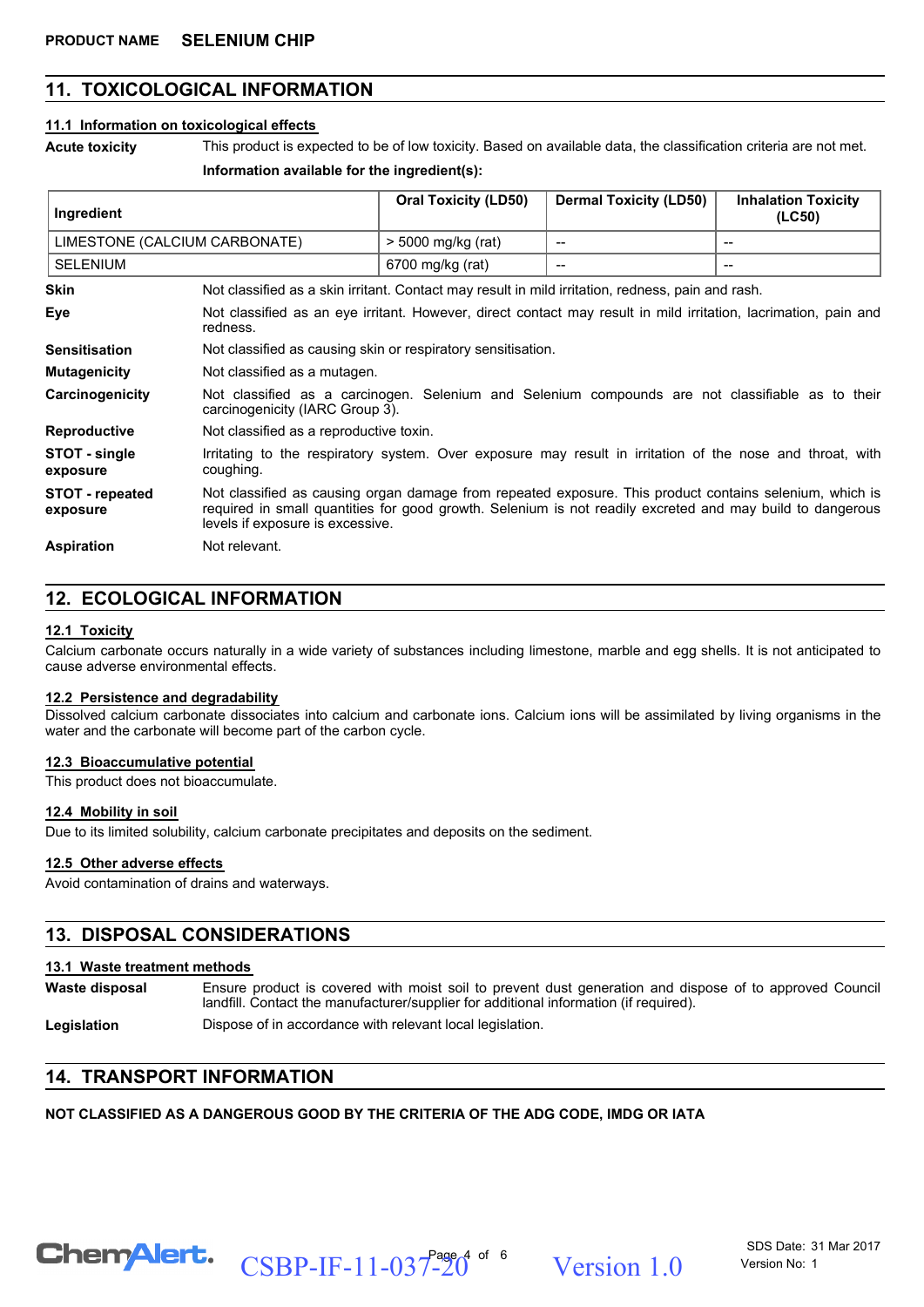|                                     | <b>LAND TRANSPORT (ADG)</b> | <b>SEA TRANSPORT (IMDG / IMO)</b> | AIR TRANSPORT (IATA / ICAO) |
|-------------------------------------|-----------------------------|-----------------------------------|-----------------------------|
| 14.1 UN Number                      | None allocated.             | None allocated.                   | None allocated.             |
| 14.2 Proper<br><b>Shipping Name</b> | None allocated.             | None allocated.                   | None allocated.             |
| 14.3 Transport<br>hazard class      | None allocated.             | None allocated.                   | None allocated.             |
| 14.4 Packing Group                  | None allocated.             | None allocated.                   | None allocated.             |

#### **14.5 Environmental hazards**

No information provided.

#### **14.6 Special precautions for user**

**Hazchem code** None allocated.

#### **15. REGULATORY INFORMATION**

**15.1 Safety, health and environmental regulations/legislation specific for the substance or mixture**

A poison schedule number has not been allocated to this product using the criteria in the Standard for the Uniform Scheduling of Medicines and Poisons (SUSMP). **Poison schedule**

Safework Australia criteria is based on the Globally Harmonised System (GHS) of Classification and Labelling of Chemicals. **Classifications**

> The classifications and phrases listed below are based on the Approved Criteria for Classifying Hazardous Substances [NOHSC: 1008(2004)].

**Hazard codes** None allocated.

**Risk phrases** None allocated.

**Safety phrases** None allocated.

**AUSTRALIA: AICS (Australian Inventory of Chemical Substances)** All components are listed on AICS, or are exempt. **Inventory listing(s)**

#### **16. OTHER INFORMATION**

**Additional information**

RESPIRATORS: In general the use of respirators should be limited and engineering controls employed to avoid exposure. If respiratory equipment must be worn ensure correct respirator selection and training is undertaken. Remember that some respirators may be extremely uncomfortable when used for long periods. The use of air powered or air supplied respirators should be considered where prolonged or repeated use is necessary.

EXPOSURE CONTROL: If utilised in a closed system the potential for over exposure is reduced. If not used in a closed system, local exhaust ventilation is recommended to control exposure. Provide eye wash and safety shower in close proximity to points of potential exposure. Where the potential for an inhalation risk exists, an approved respirator may be required. Do not eat, store, consume food, tobacco or drink in areas where product is used.

PERSONAL PROTECTIVE EQUIPMENT GUIDELINES:

The recommendation for protective equipment contained within this report is provided as a guide only. Factors such as form of product, method of application, working environment, quantity used, product concentration and the availability of engineering controls should be considered before final selection of personal protective equipment is made.

HEALTH EFFECTS FROM EXPOSURE:

It should be noted that the effects from exposure to this product will depend on several factors including: form of product; frequency and duration of use; quantity used; effectiveness of control measures; protective equipment used and method of application. Given that it is impractical to prepare a report which would encompass all possible scenarios, it is anticipated that users will assess the risks and apply control methods where appropriate.